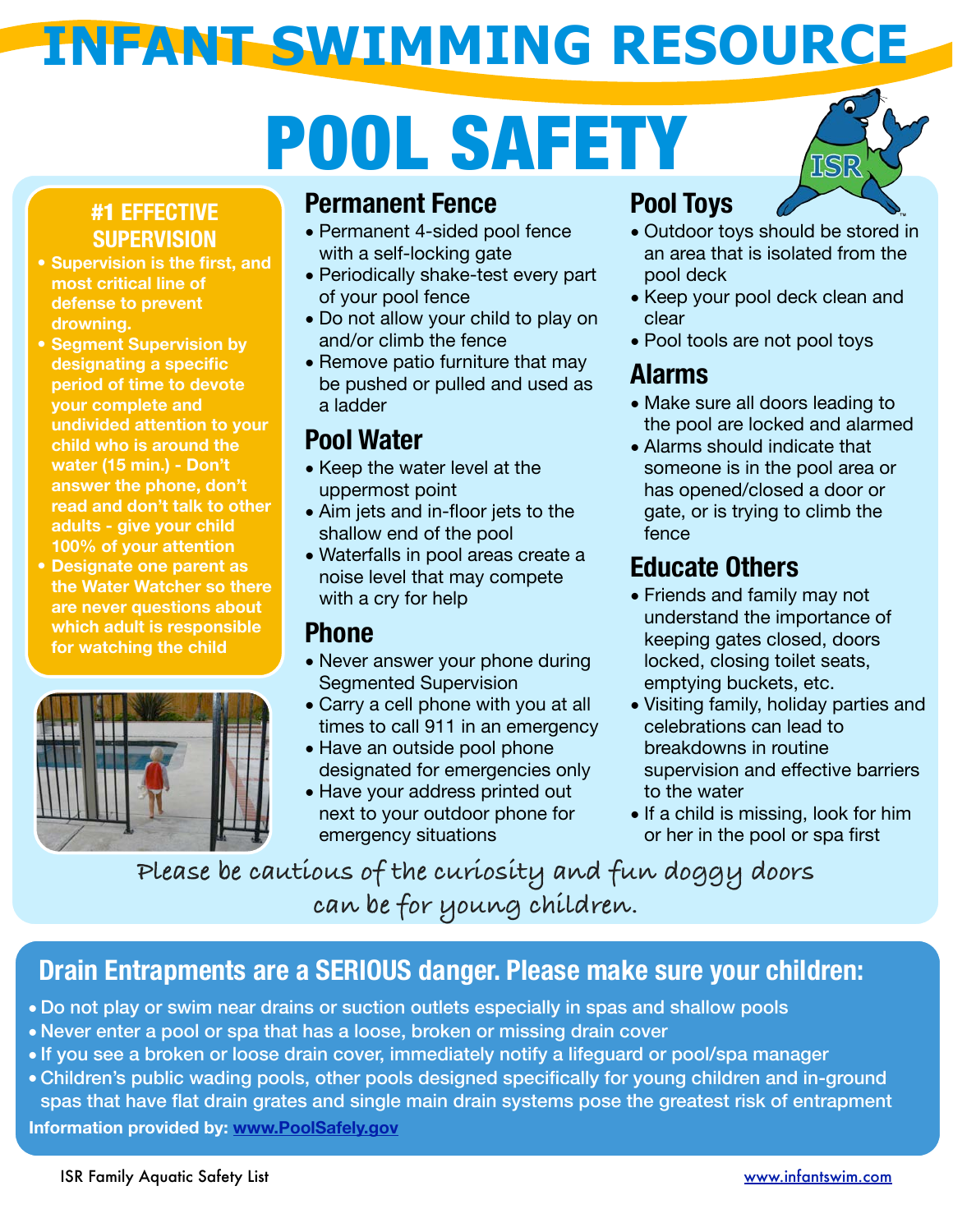# HOT TUB SAFETY

**SPAS, JACUZZIS AND HOT TUBS CAN BE PARTICULARLY ENTICING TO YOUNG CHILDREN** 

**THINK OF IT FROM YOUR CHILD'S PERSPECTIVE... BUBBLES, JETS AND WARM WATER = FUN!**

#### **Water Temperature**

- •To prevent dehydration, or heatrelated illness, keeping the water temperature below 100 degrees Fahrenheit is safer for small children
- •Always check the temperature first with your hand before entering

#### **Limit Play Time**

- •Limit your child's playtime in the water to less than 10 minutes
- •If your child's face turns red, has nausea or dizziness, take the child out of the water immediately and apply cold water to the forehead with a saturated towel

#### **Jets & Bubbles**

•Keep the jets off, the currents that can be created by the jets can be particularly strong, and are very dangerous for a young child

• Bubbles in a hot tub drastically reduce visibility and make the water too interesting for little ones to want to investigate further

#### **Covers & Locks**

• When the spa or hot tub is not in use, secure it with a hard top cover with a latch that locks

### **Hot Tub Controls**

• Find a way to prevent children from manipulating the controls for the hot tub. Once they find out how to activate the jets, they will, whether you are there or not



**Remember, drowning is a silent epidemic. A child will slip into a pool or spa without a sound or a splash.**

### **Install VGB-Compliant Drain Covers**

**One of the most important factors in keeping children and adults safe from entrapment incidents in pools and spas is to install anti-entrapment or safety drain covers that are compliant with the P&SS Act.** 



**Drain entrapments are frequently the result of a swimmer's body, hair,** 

**limbs or clothing becoming entangled in a faulty or flat drain or grate. The best defense against entrapments is to prevent them before they happen by installing federally-compliant drain covers. Inspect your drain cover regularly to make sure it's not broken and is not missing.**

**For a full list of manufacturers of the VGB-compliant products visit [www.PoolSafely.gov](http://www.PoolSafely.gov)**

ISR Family Aquatic Safety List [www.infantswim.com](http://www.infantswim.com)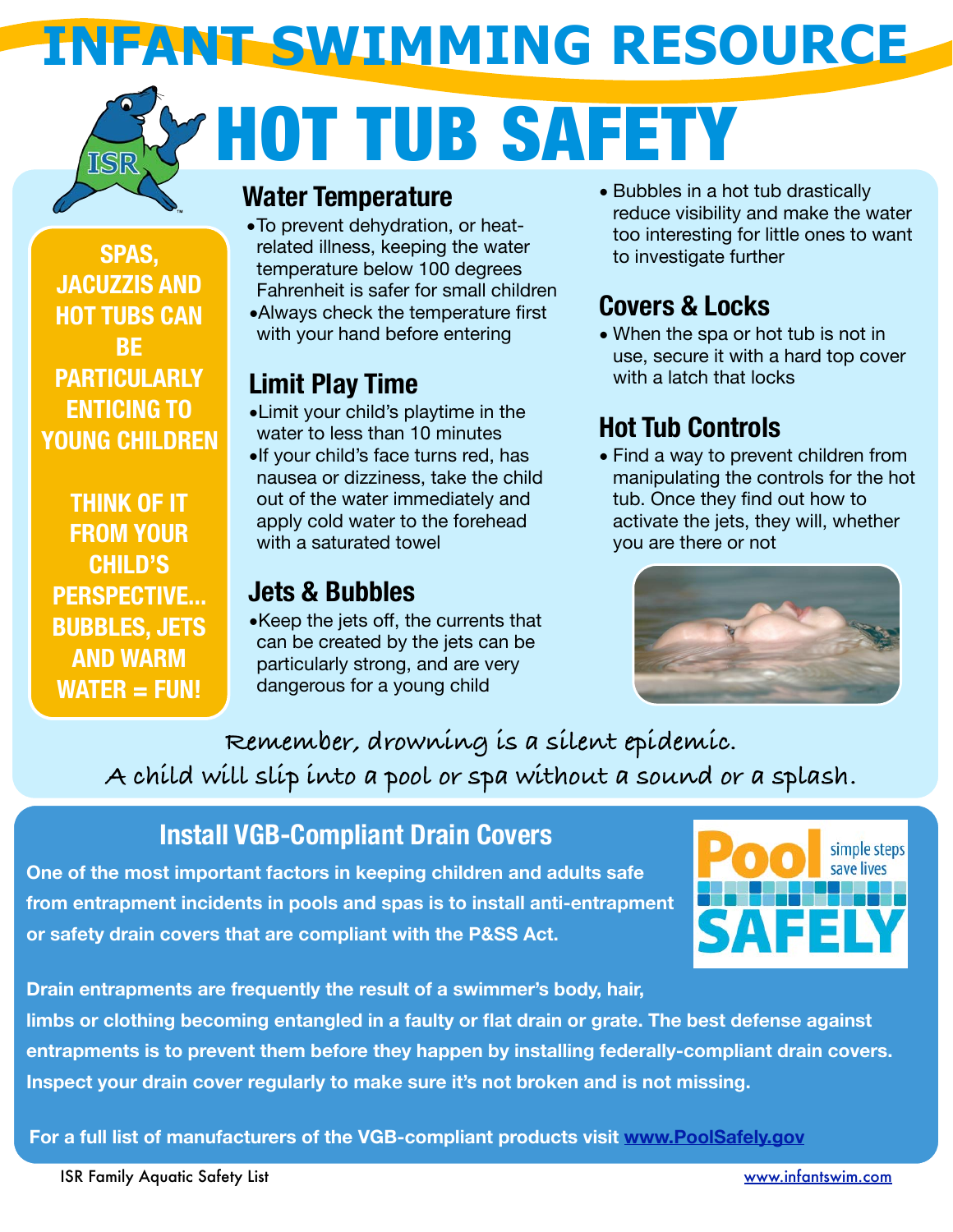## BATH TUB SAFETY





CHILDREN SEE BATH TIME AS AN EXCITING ADVENTURE

**After pools, more children drown in bathtubs than in any other product in and around the home.**

#### **Supervision**

- •Never leave your child alone in the bathtub
- •Don't answer the phone, the door or get a towel -- if you need to leave take your child with you
- •Watch your child from the moment they get in the tub until the moment they get out and dry off
- •Don't leave a baby or toddler in a bathtub under the care of another young child

### **Check the Water First**

- Always, always check the temperature first, particularly when you are at a hotel or visiting and giving your child a bath in a different tub
- Even bath tub water can cause scalding burns

### **Electrical Appliances**

- Make sure your tub area is clear of electronic appliances. Hair dryers are responsible for several electrocutions a year
- Unplug items that are not in use

### **No Slip Strips**

- Place 'no slip' strips to the bottom of the tub and regularly used areas in the bathroom as little bodies slip and fall easily on wet surfaces
- Add a "no slip" slip bath mat outside of the tub to prevent accidental falls from water being splashed out of the tub

#### **Phone**

• Take a portable phone with you into the bathroom. Use it for emergency calls only during bath time

### **Bath Toys**

• Do not allow any small tub toys or parts of toys that could be swallowed or choked on

## **Baby Seats**

• Baby bath seats are not a substitute for supervision. A bath seat is a bathing aid, not a safety device

 *Information provided by the Consumer Product Safety Commission - [www.cpsc.gov](http://www.cpsc.gov)*

prepared. The American Red Cross recommends individuals know CPR betore<br>they administer the procedure in an emergency situation. Learn to perform CPR on children and adults and remember to update those skills regularl<mark>y.</mark> **CPR - If an emergency happens, it is essential parents and families are prepared. The American Red Cross recommends individuals know CPR before** 

**CPR courses are available in local communities through public and nonprofit groups such as the American Red Cross and the American Heart Association.** 



**Adding as many proven water safety steps as possible is the best way to assure a safe and fun experience, because you can never know which one might save a child's life—until it does.** 

Information provided by: [www.PoolSafely.gov](http://www.PoolSafely.gov)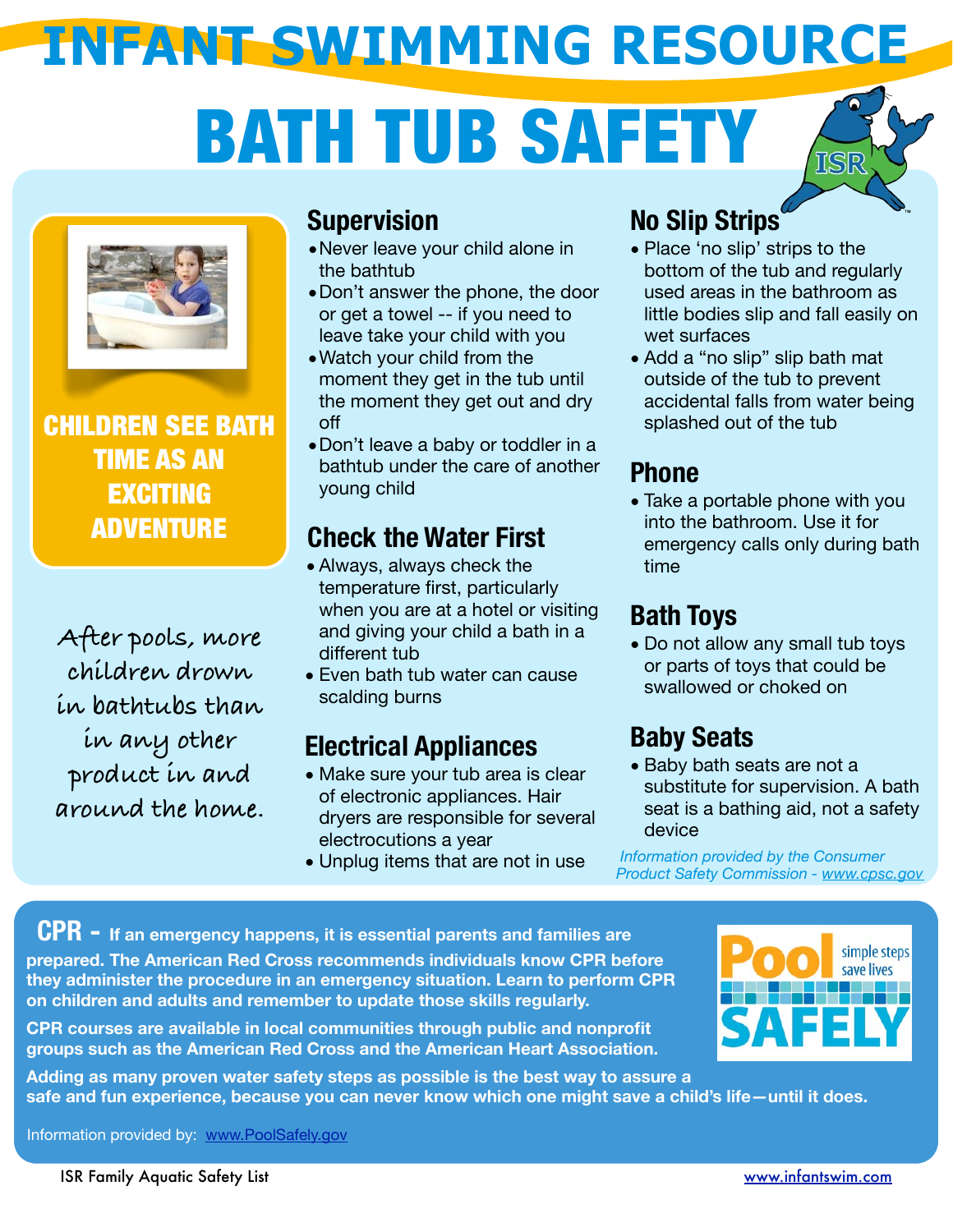# BOAT & LAKE SAFETY

#### **Supervision**

• Lakes and rivers can be especially dangerous because of their dark and sometimes fast-moving water, therefore effective supervision of your child anytime he is around the dock, river or lake is especially critical

### **Safety Tools**

• Have a rope and throw ring on your boat or dock such that these can be used in a moment's notice

### **Bow Riding**

• Do not allow small children to ride in the front of the boat while the boat is moving, uncontrollable wake can propel a child from the boat

#### **Towing**

• When towing children and/or adults in pairs, use the rule when one falls, everyone falls. You never know when someone might be injured in the water

### **Everyone Onboard**

• Account for everyone who should be on the boat BEFORE you start the engine

#### **Cell Phone**

• Always remember to bring a phone on the boat and place it in a designated spot. If you have to go into the water to rescue someone, will you remember to take it out of your pocket first?

#### LIFE JACKETS

**If your family owns a boat, or you enjoy boating with others, there are several special precautions that need to be taken.**

- **• Coast Guard regulations require that children always wear a life jacket on a boat.**
- **• Test Your Life Jacket please be aware that many life jackets will float your child in a face down position, so test your life jacket before going out on the water.**



#### **Keeping it safe around the DOCK**

**If you have a dock on or near your property take special precautions:**

- **1.Paint or tape a brightly colored 'do not cross' line on that dock at least 2-3 feet from the edge of the dock, and teach your child that they should never cross that line without a parent**
- **2.Dock pylons are often covered in algae or barnacles and it can be impossible to hold on if they fall in the water. Instead install a PVC piping on the pylons of the dock so there is something for your child to hold onto if he/she falls into the water**
- **3.Keep your dock well illuminated**
- **4.Remove submerged debris from around the dock**
- **5.Make periodic hive, nest and habitat checks for ants, wasps, bees, snakes, spiders, etc. Getting stung on the dock can be more dangerous than being stung near home**
- **6.Install an alarm or horn on your dock. Teach the sound of it to your neighbors and learn theirs too.**
- **7.Never ignore a dog barking on a dock**
- **8.Keep old fishing lines, unused ropes and other discarded items free from under the dock. Getting tangled in these is like trying to swim through a drift net**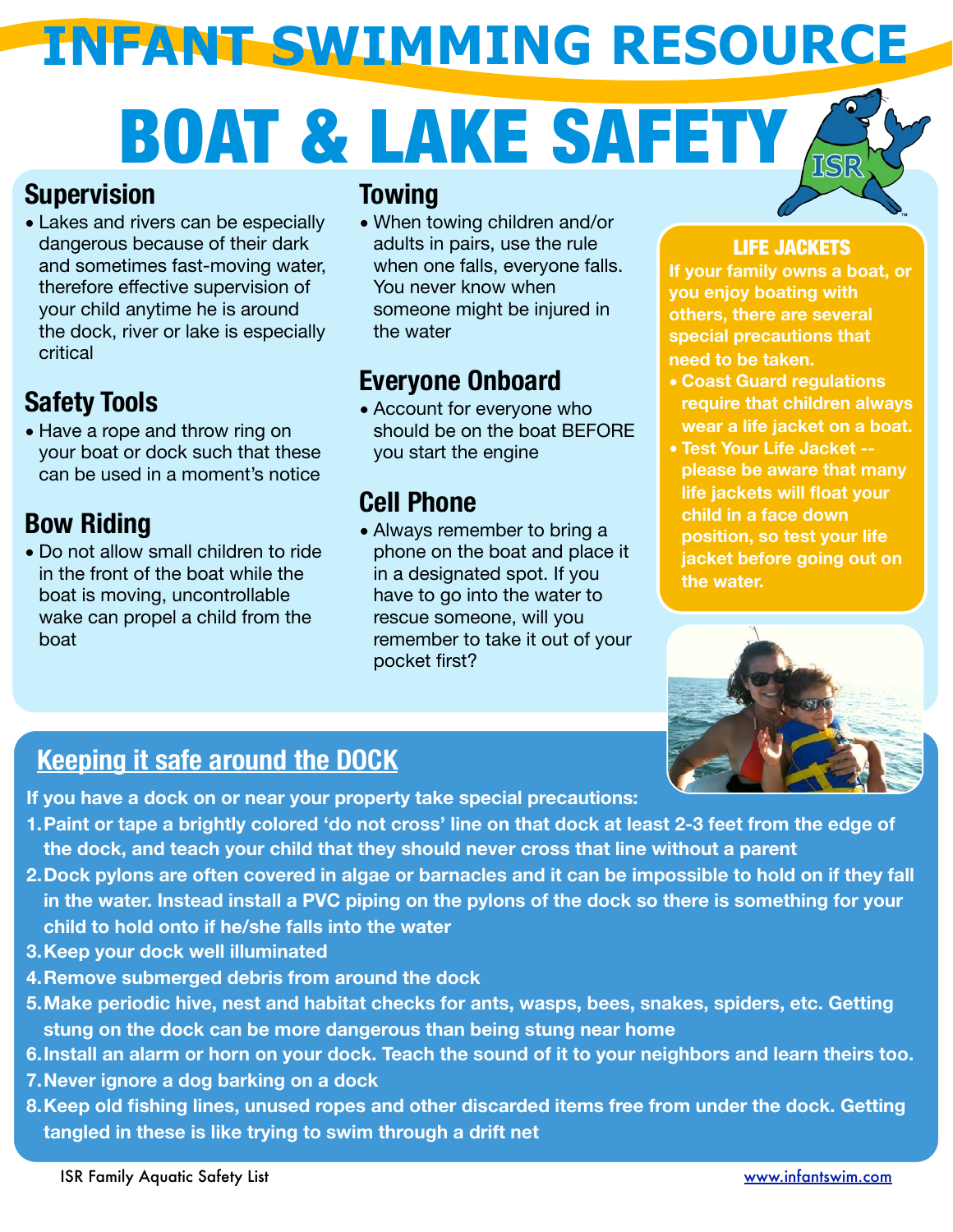# BEACH SAFETY



#### IT'S IMPORTANT TO REMAIN WITHIN 10 FEET OF YOUR CHILD AT THE **BEACH**

- **• Waves, currents and undertows can happen in an instant**
- **• Keep in mind that if your child is standing in 12-18 inches of water, a twofoot wave will bring the water completely over his/her head.**
- **• Make sure your child remains in only knee depth water**



### **Beach Bathing Suit**

- When you are at the beach make sure your child is dressed in bright colors, so he/she is easier to spot in a crowd of people
- Designate a specific colored "beach bathing suit," take a picture of you child wearing it and bring the picture with you to the beach
- If your child is ever lost you can show others exactly what your child looks like and the what he/ she is wearing

#### **Cell Phone**

- You cell phone is important at the beach
- Protect it from the salt and sand by putting it in a plastic bag
- Store the number of the central life guard station in your phone

## **Know Your Location**

• Know your location points at the beach, there are no street numbers in the sand

## **Life Guard Tower**

- When you first arrive at the beach, locate the guard tower and set up near it
- Check with the guard on duty about existing conditions such as rip currents, run outs, jelly fish, etc.
- Introduce your child to the guard

### **Rip Currents**

- If your child is caught in a rip current, instruct him/her to not panic and swim parallel to the shore until the current releases him/her
- **Let your ISR Instructor know if you are going to the beach so that certain skills that are of greater benefit in rapidly moving, turbulent water can be stabilized or practiced more during lessons.**

#### **Sun Protection is Important for Everyone - Specifically Little Ones**

- Apply a minimum of SPF 15 water-proof sunscreen 30 minutes before going out in the sun. Reapply every 45 minutes
- A hat and UV-protection sunglasses are essential. Polarized glasses allow for better visibility and less eye fatigue for supervisors
- The sun's rays are strongest between 10 a.m. and 2 p.m.
- •Remember, you can get sunburned even on cloudy days